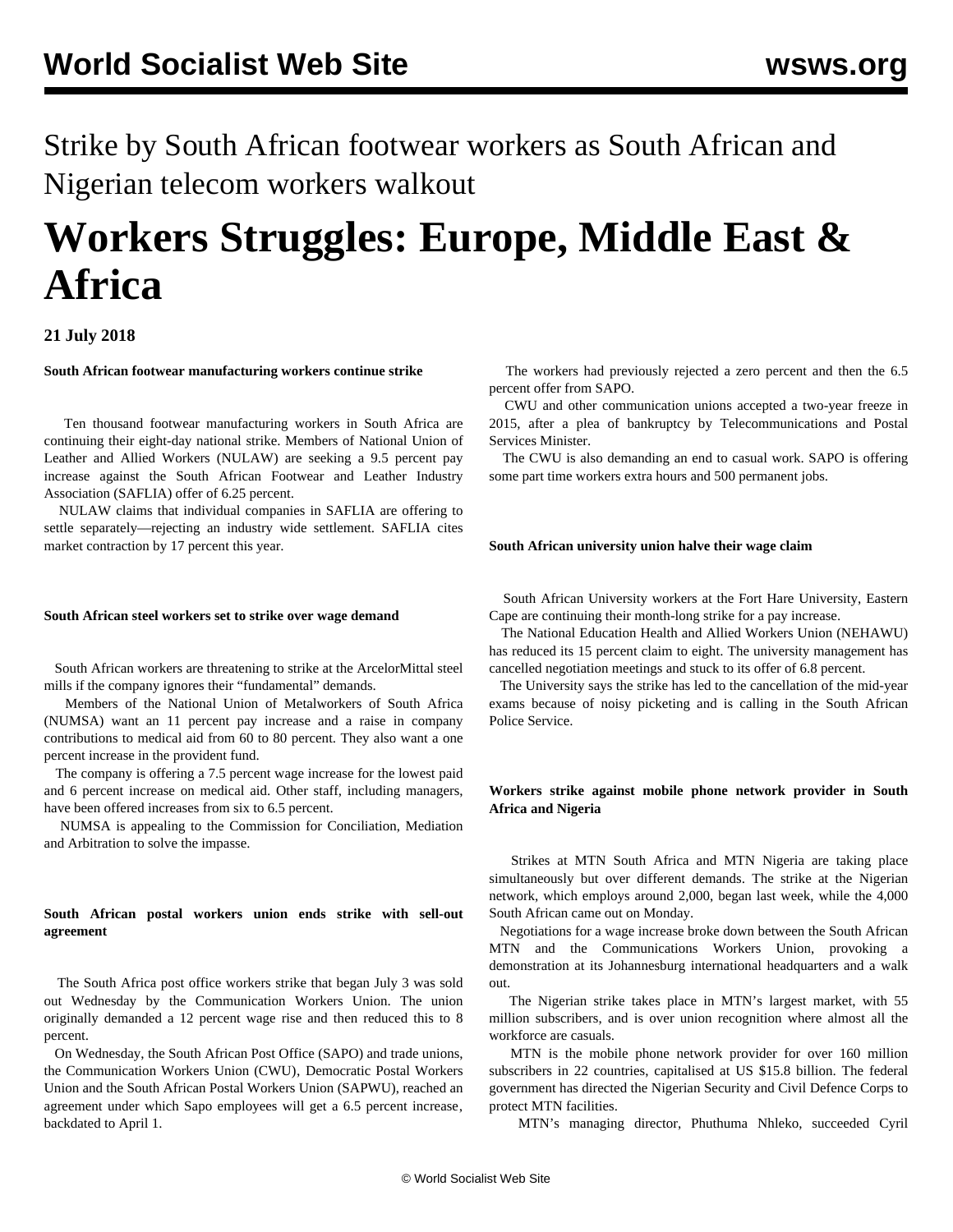Ramaphosa, now South Africa's president, five years ago.

#### **South Africa social service workers strike derailed by union**

 The South African Social Security Agency (SASSA) workers' strike, suspended by the Labour Court for seven days pending negotiations, has ended without resolving the agency workers demand for a 13 percent wage increase, medical subsidies and housing allowance.

 The Public Service Association, bargaining with the Minister of Public Works and the Finance and Social Development ministers, have avoided a further strike by going through the courts.

#### **Kenyan water workers strike for unpaid wages**

 Kenyan water workers struck last week demanding 11 months unpaid wages and to demand the Noltresh Water and Sanitation Company be taken back under central government control.

 Management appealed to a workers' meeting to return to work, threatening them with the sack. Workers refused a paltry offer of Sh7.5 million (US \$74,500). The workers are owed Sh70 million (US \$696,000.)

#### **Nigerian port workers threaten strike over dangerous roads**

 Nigerian port workers are threatening to strike unless the government fulfils its promise to repair seaport approach roads.

 The Maritime Workers Union of Nigeria accused the government of reneging on a commitment to make the Oshodi-Apapa expressway approach to Lagos fit for vehicles before the end of July.

The poor road conditions have caused many accidents and deaths.

 A petrol tanker ran out of control on June 29 exploding and killing at least 12.

#### **Irish archaeologists strike**

 Irish archaeologists employed by the IAC Archaeology consultancy working on the N22 motorway bypass scheme in Cork announced their intention to strike Thursday this week. The Unite union members accuse the company of refusing to negotiate over a pay claim.

#### **Airline cabin crew across Europe announce strikes**

 Cabin crew employed by Ryanair in Spain, Portugal and Belgium have announced a 48-hour strike beginning July 25, while cabin crew in Italy will hold a 24-hour strike July 25. They are protesting working terms and conditions. Ryanair is cancelling up to 600 flights over the two days due to the strike.

They want wages paid into bank accounts in their own country rather

than having to open an account in Ireland; an end to the pressure of pushing sales of snacks and scratch cards on flights; sick leave policy abolished that requires staff to report to work. Ground staff want permanent contracts and improved work conditions.

#### **Ryanair pilots strike in Ireland**

 Airline pilots working for the Dublin-based sector of Ryanair were due to strike Friday. The 120 pilots represented by the Irish Airline Pilots' Association, part of the Forsa trade union, voted by a 99 percent majority to take action.

 They are protesting Ryanair's policy on base transfers, promotions and leave. Earlier in the week, Ryanair announced the cancellation of more than 20 flights to the UK in advance of the strike.

 Ryanair expects to operate most of its scheduled flights, as around 250 pilots are employed by the company on a self-employed basis and are not involved in the strike.

A further 24-hour strike is planned for July 24

#### **Strike by food delivery staff in French capital**

 Food delivery workers employed by online platforms Deliveroo, Uber Eats and Foodora struck July 8 to July 15 in Paris—the week France won the World Cup.

 The Independent Deliverymen's Collective are demanding an hourly minimum wage, guaranteed hours, a bonus for wet weather working and an end to the pay-by-delivery system.

#### **Strike of Norwegian oil workers spreads**

 On Monday, another 900 oil workers in the Norwegian Knarr offshore oil field joined the nearly 700 already on strike beginning July 10. Employers had ignored strikers' demands for a new pay offer. The Safe union may expand the strike further by calling all its 2,250 members out. The current strike is the largest in the Norwegian offshore oil industry since 2012.

#### **Strike threat by Spanish airport baggage handlers**

 The Spanish CCOO union has threatened to call out 60,000 baggage handlers and other staff at airports across Spain at the beginning of the August peak holiday period. For two years, there has been no progress in negotiations on pay, working time, breaks and promotional prospects. The union has also asked the Spanish workplace reconciliation service, Sima, to help negotiate to avoid the strike.

**German supermarket staff strike**